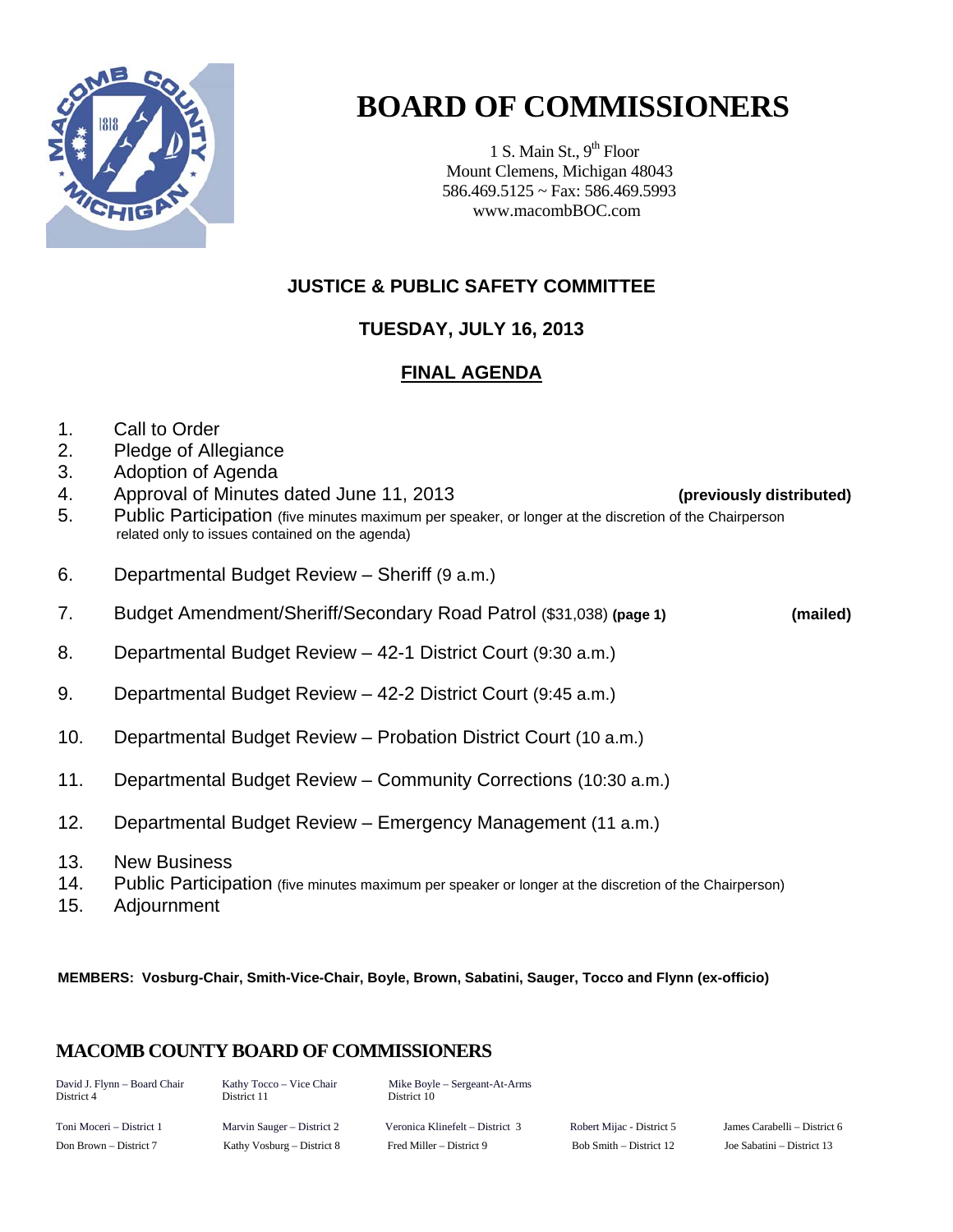

## Mark A. Hackel Macomb County Executive

Mark F. Deldin Deputy County Executive

To: David Flynn, Board Chair

From: Pamela J. Lavers, Assistant County Executive<sup>1</sup>

Date: July 1, 2013

### RE: Agenda Item – Sheriff, Secondary Road Patrol Budget Amendment

Attached you will find documentation and a resolution from Sheriff Wickersham, to amend the budget of the Sheriff Grant for Secondary Road Patrol for the fiscal year ending September 30, 2013, in the amount of \$31,038 to receive monies from a supplemental allocation from the Office of Highway Safety. The amendment will increase the personnel budget by \$31,038.

The purpose of this request is to accept grant money to finance one deputy for assignment to the Secondary Road Patrol for three months (July-September, 2013). This action would make one general fund deputy position vacant for the three months while the deputy is assigned to Secondary Road Patrol. On October 1, the reassigned deputy would return to the general fund position.

The Executive Office respectfully submits this agenda item for the Commission's consideration and recommends approval of the Secondary Road Patrol budget amendment as stated above.

PJL/smf

cc: Anthony Wickersham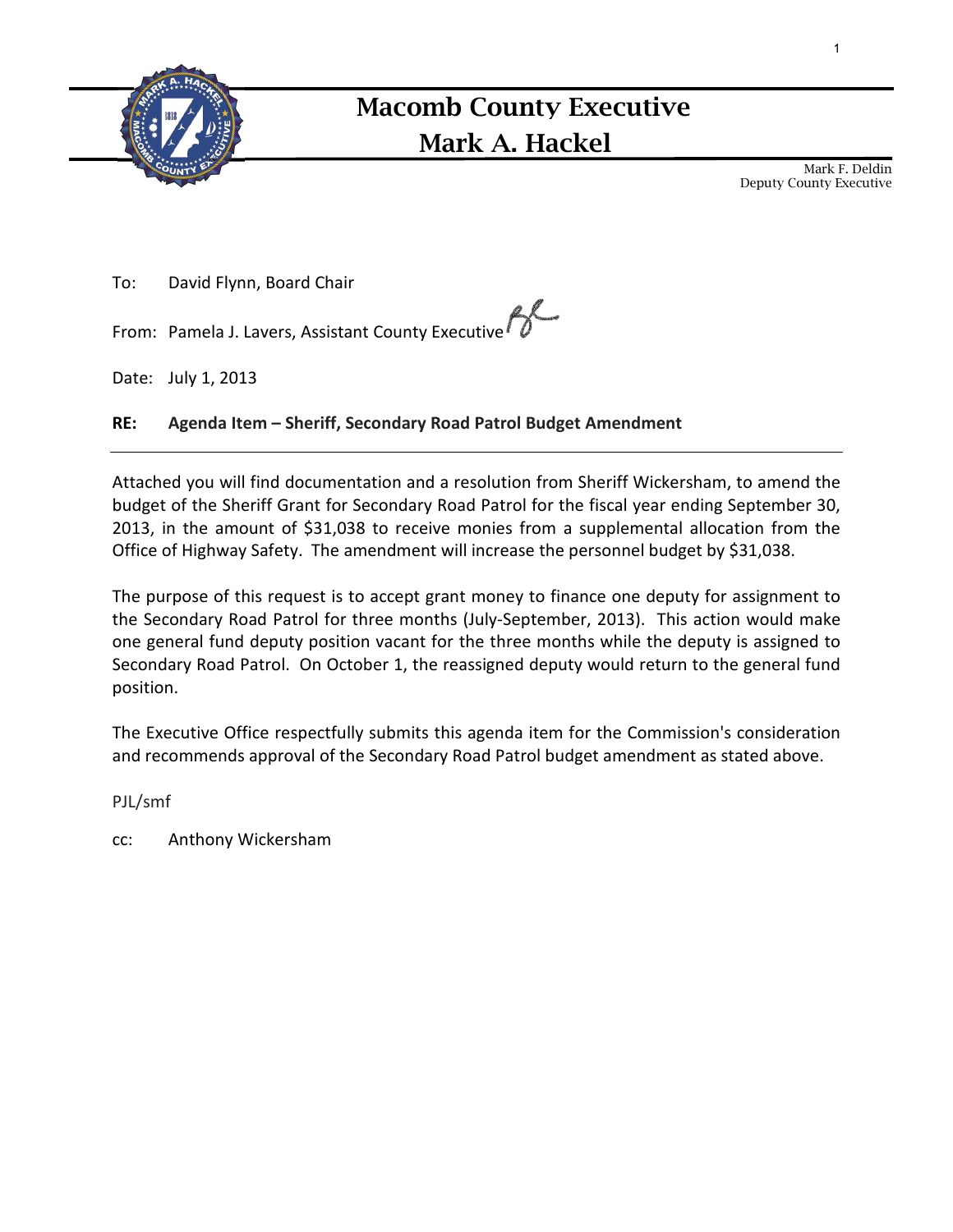

## **MACOMB COUNTY, MICHIGAN**

**Resolution Number:** 

**Full Board Meeting Date:** 

## **RESOLUTION**

#### **Resolution to:**

amend the budget of the Sheriff Grant for Secondary Road Patrol for the fiscal year ending September 30, 2013, in the amount of \$31,038 to receive monies from a supplemental allocation from the Office of Highway Safety. The amendment will increase the personnel budget by \$31,038.

\*Further, this budget action addresses budgetary issues only. It does not constitute the Commission's approval of any County contract. If a contract requires Commission approval under the County's Contracting Policy or the County's Procurement Ordinance, such approval must be sought separately. FORWARD TO THE FINANCE COMMITTEE.

#### \*(This language was added by Justice & Public Safety Committee Chair Vosburg.) Introduced By:

#### **Additional Background Information (If Needed):**

A supplemental allocation of funds has been awarded to the Macomb County Sheriff's Secondary Road Patrol Program for the current fiscal year (ending September 30, 2013). The amount allocated to the Macomb County Sheriff's Office is \$31,038.

We are requesting that the budget for the Sheriff's Grant fund for the fiscal year ending September 30, 2013, be amended to increase the personnel budget category for Secondary Road Patrol by \$31,038.

We are requesting that these monies be used to finance one deputy for assignment to the Secondary Road Patrol for three months (July- September, 2013). This action would make one general fund deputy position vacant for the three months while the deputy is assigned to Secondary Road Patrol. On October 1, the reassigned deputy would return to the general fund position. Sheriff Anthony Wickersham Kathy Vosburg, Chair, JPS Committee<br> **Additional Background Information (if Needed):**<br>
A supplemental allocation of funds has been awarded to the Macomb County She<br>
Patrol Program for the current

These appropriations would serve to utilize a deputy in the Traffic Division during the busy summer months, while utilizing grant monies to supplement a general fund deputy

**Committee Meeting Date** Meeting Date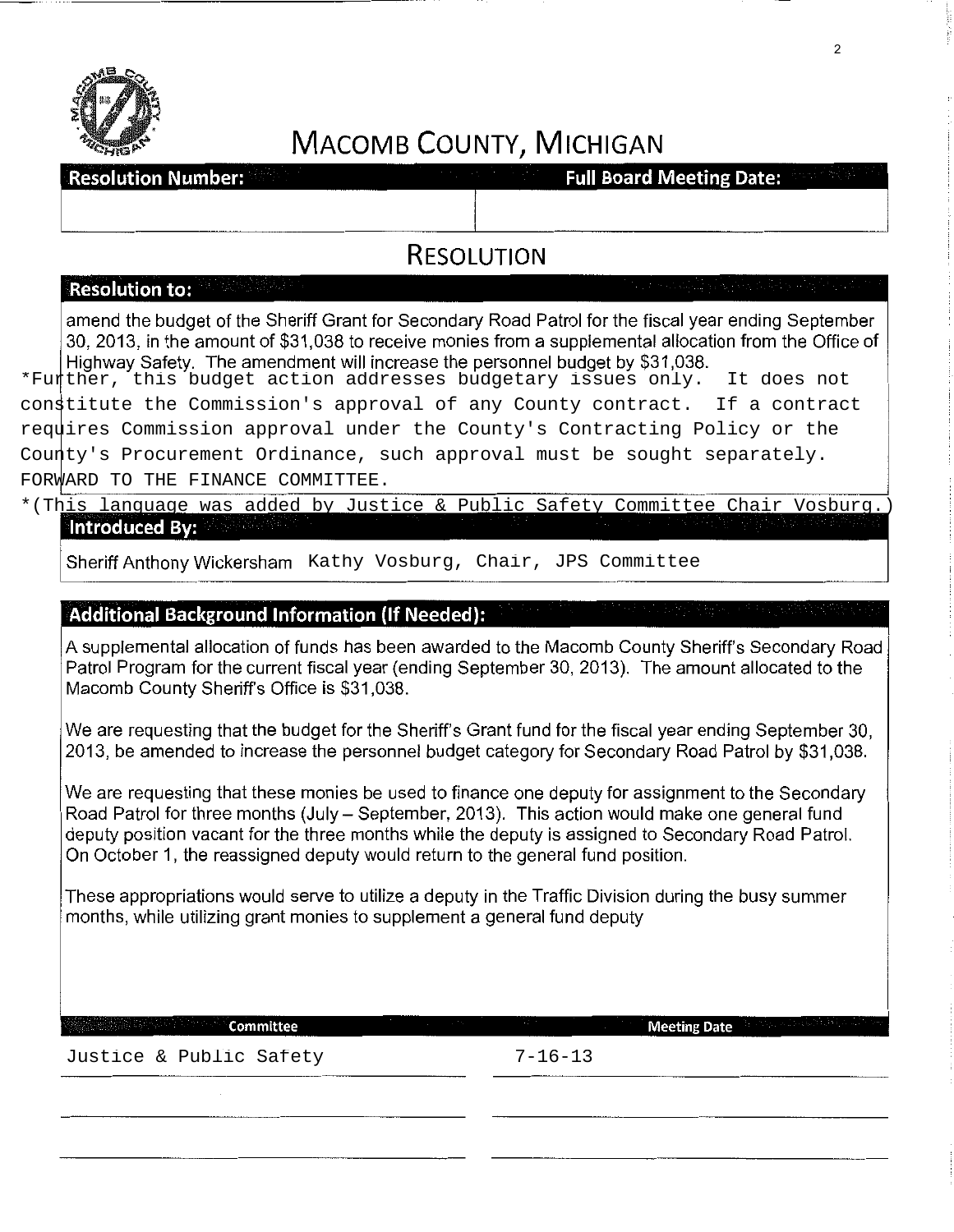June 27, 2013

*Date* 

Office of County Executive County of Macomb One South Main, 8<sup>th</sup> Floor Mount Clemens, Ml 48043

## Macomb County Sheriff's Office REQUEST APPROVAL/ ADOPTION OF Amend Sheriff's Secondary Road Patrol Budget

SUBJECT: Request to amend the budget of the Sheriff Grant for Secondary Road Patrol Budget.

IT IS RECOMMENDED THAT THE EXECUTIVE SUBMIT TO THE BOARD:

to amend the budget of the Sheriff Grant for Secondary Road Patrol for the fiscal year ending September 30, 2013, in the amount of \$31,038 to receive monies from a supplemental allocation from the Office of Highway Safety. The amendment will increase the personnel budget by \$31,038.

PURPOSE / JUSTIFICATION:

The purpose of this request is to accept grant money to finance one deputy for assignment to the Secondary Road Patrol for three months (July- September, 2013). This action would make one general fund deputy position vacant for the three months while the deputy is assigned to Secondary Road Patrol. On October 1, the reassigned deputy would return to the general fund position.

FISCAL IMPACT / FINANCING:

Utilizing grant monies to supplement a general fund deputy for assignment to the Traffic Division.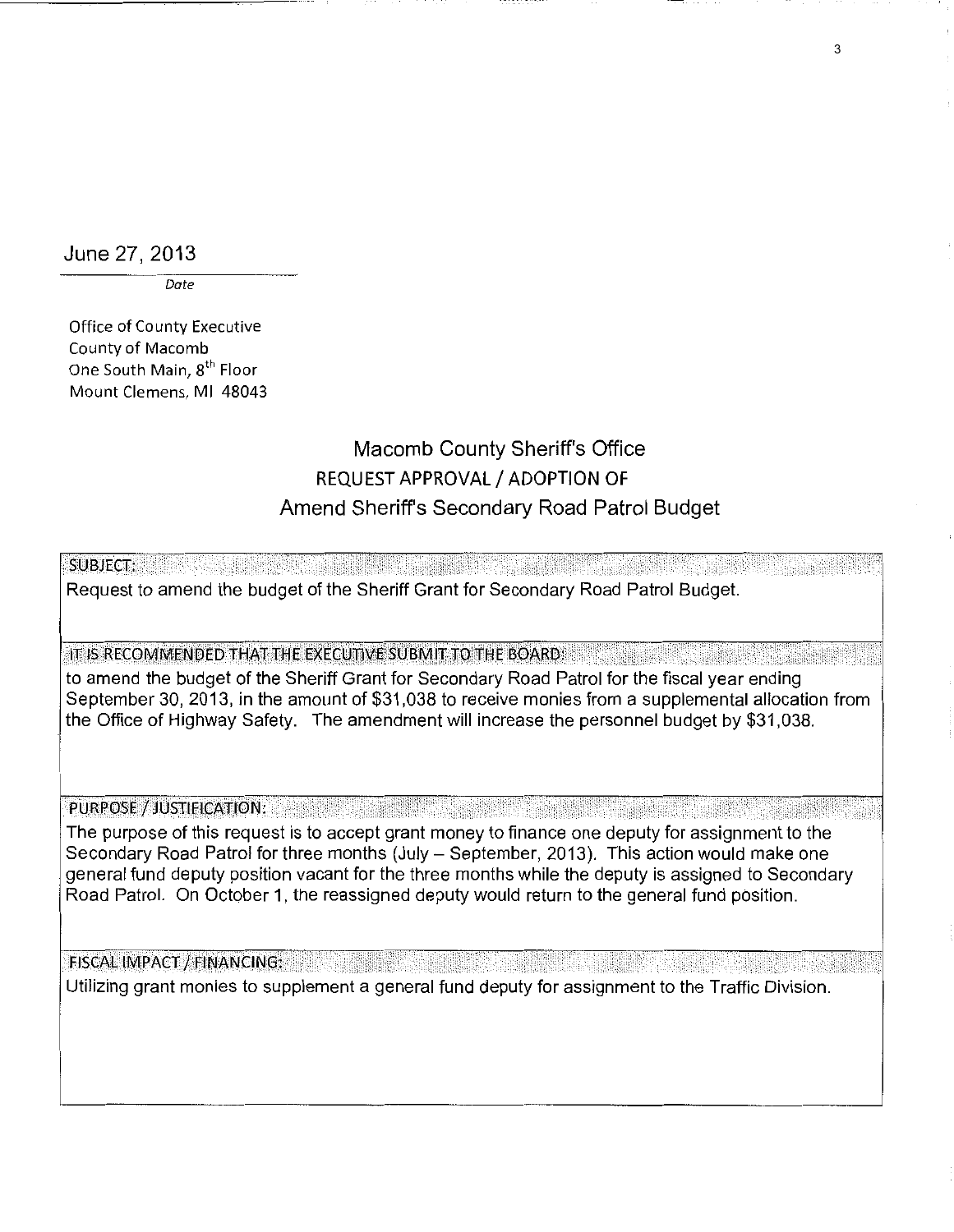4

FACTS AND PROVISION / LEGAL REQUIREMENTS: Entertainment of the state of the state of the state of the state of This allocation must be dedicated to Secondary Road Patrol (416) activities/services. coi'JrRAcri!'JG.PRoci:ss:. Grant money approved through the State of Michigan, Office of Highway Safety Patrol (see attached). **IMPACT ON CURRENT SERVICES (PROJECTS):** One deputy to be dedicated to Secondary Road Patrol duties for the three month period July - September 2013.

Respectfully submitted,

*7* 

*Signature*  Macomb County Sheriff Macomb County Sheriff's Office